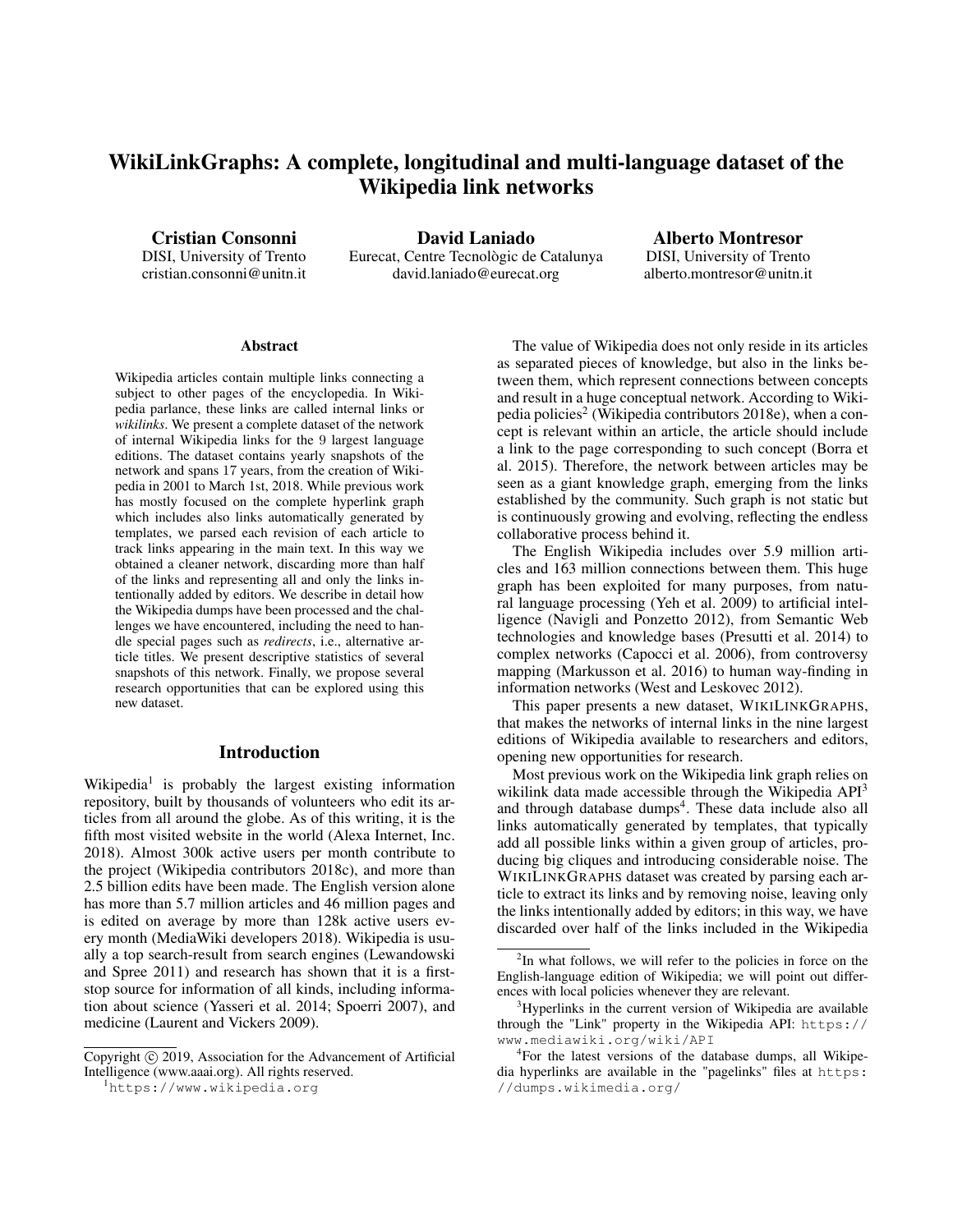dumps.

Furthermore, we tracked the complete history of each article and of each link within it, and generated a dynamic graph representing the evolution of the network. Whilst the dataset we are presenting in this paper consists of yearly snapshots, we have generated several supporting dataset as well, such as a large collection tracking the timestamp in which each occurrence of a link was created or removed.

Redirects, i.e. special pages representing an alternative title for an article, are a known issue that was shown to affect previous research (Hill and Shaw 2014). In our dataset, we tracked the redirects over time, and resolved all of them according to the corresponding timestamp. The complete history of all redirects is made available as well.

The code used to generate the dataset is also entirely made available on GitHub, so that anybody can replicate the process and compute the wikilink graphs for other language editions and for future versions of Wikipedia.

#### The WIKILINKGRAPHS Dataset

This section describes how we processed the Wikipedia dumps of the complete edit history to obtain the dataset.

#### Data Processing

The WIKILINKGRAPHS dataset was created from the full Wikipedia revision history data dumps of March 1, 2018<sup>5</sup>, as published by the Wikimedia Foundation, and hence includes all complete months from January 2001 to February 2018.

These XML dumps contain the full content of each Wikipedia page for a given language edition, including encyclopedia articles, talk pages and help pages. Pages are divided in different *namespaces*, that can be recognized by the prefix appearing in the title of the page. The encyclopedia articles are in the *main namespace*, also called namespace 0 or ns0. The content of the pages in Wikipedia is formatted with *Wikitext* (Wikipedia contributors 2018a), a simplified syntax that is then rendered as HTML by the MediaWiki software<sup>6</sup>. For each edit a new *revision* is created: the dump contains all revisions for all pages that were not deleted.

Table 1 presents the compressed sizes for the XML dumps that have been downloaded. We extracted all the article pages. This resulted in 40M articles being analyzed. In total, more than 1B revisions have been processed to produce the WIKILINKGRAPHS dataset.

Link Extraction Wikipedia articles have *revisions*, which represent versions of the Wikitext of the article at a specific time. Each modification of the page (an *edit* in Wikipedia parlance) generates a new revision. Edits can be made by *anonymous* or *registered* users.

A revision contains the Wikitext of the Wikipedia article, which can have sections, i.e. header titles in the encyclopedia article. Sections are internally numbered by the MediaWiki software from 0, the *incipit* section, onwards. As

<sup>6</sup>https://www.mediawiki.org

| lang      | size (GB) | files | pages      | revisions    |
|-----------|-----------|-------|------------|--------------|
| de        | 33.0      | 109   | 3,601,030  | 113,836,228  |
| en        | 138.0     | 520   | 13,750,758 | 543,746,894  |
| es        | 27.0      | 68    | 3,064,393  | 77,498,219   |
| fr        | 26.0      | 95    | 3,445,121  | 99,434,840   |
| it        | 91.0      | 61    | 2,141,524  | 68, 567, 721 |
| nl        | 7.4       | 34    | 2,627,328  | 38,226,053   |
| pl        | 15.0      | 34    | 1,685,796  | 38,906,341   |
| ru        | 24.0      | 56    | 3,362,946  | 63,974,775   |
| <b>SV</b> | 9.0       | 1     | 6,139,194  | 35,035,976   |

Table 1: Statistics about the processed Wikipedia dumps.

for HTML headers, several section levels are available (sections, subsections, subsubsections, etc.); section numbering does not distinguish between the different levels.

While a new visual, WYSIWYG editor has been made available in most Wikipedia editions starting since June 2013 (Wikipedia contributors 2018h), the text of Wikipedia pages is saved as *Wikitext*. In this simplified markup language, internal Wikipedia links have the following format [[title|anchor]]; for example,

```
[[New York City|The Big Apple]]
```
This wikitext is visualized as the words The Big Apple that gets translated into HTML as:

```
<a href="/wiki/New_York_City"
  title="New York City">The Big Apple</a>
```
pointing to the Wikipedia article *New York City*. If the page exists, as in this example, the link will be blue-colored, otherwise it will be colored in red, indicating that the linkedto page does not exist (Wikipedia contributors 2018g). The anchor is optional and, if it was omitted, then the page title, in this case New York City, would have been visualized.

For each revision of each page (ns0 in the Wikipedia dump, we used the following regular expression in Python<sup>7</sup> to extract *wilinks*:

```
1 \quad \setminus [\ \setminus [2 (?P<link>
 3 [\hat{\wedge} \ln \setminus | \setminus ] \setminus [\setminus \langle \setminus \rangle \setminus \setminus \setminus ] \setminus [0, 256]4 )
 5 (?:
6 \qquad \setminus7 (?P<anchor>
 8 \lceil \wedge \lceil \cdot \rceil \star?9 )
10 )?
11 \quad \setminus ] \setminus ]
```
Line 1 matches two open brackets; then, Lines 2–4 capture the following characters in a named group called link.

<sup>5</sup>All files under "All pages with complete edit history (.7z)" at https://dumps.wikimedia.org/enwiki/ 20180301/. Wikipedia dumps are available up to 3 months prior the current date, so those specific dumps are not available anymore.

<sup>7</sup>https://github.com/CristianCantoro/ wikidump/blob/master/wikidump/extractors/ misc.py#L203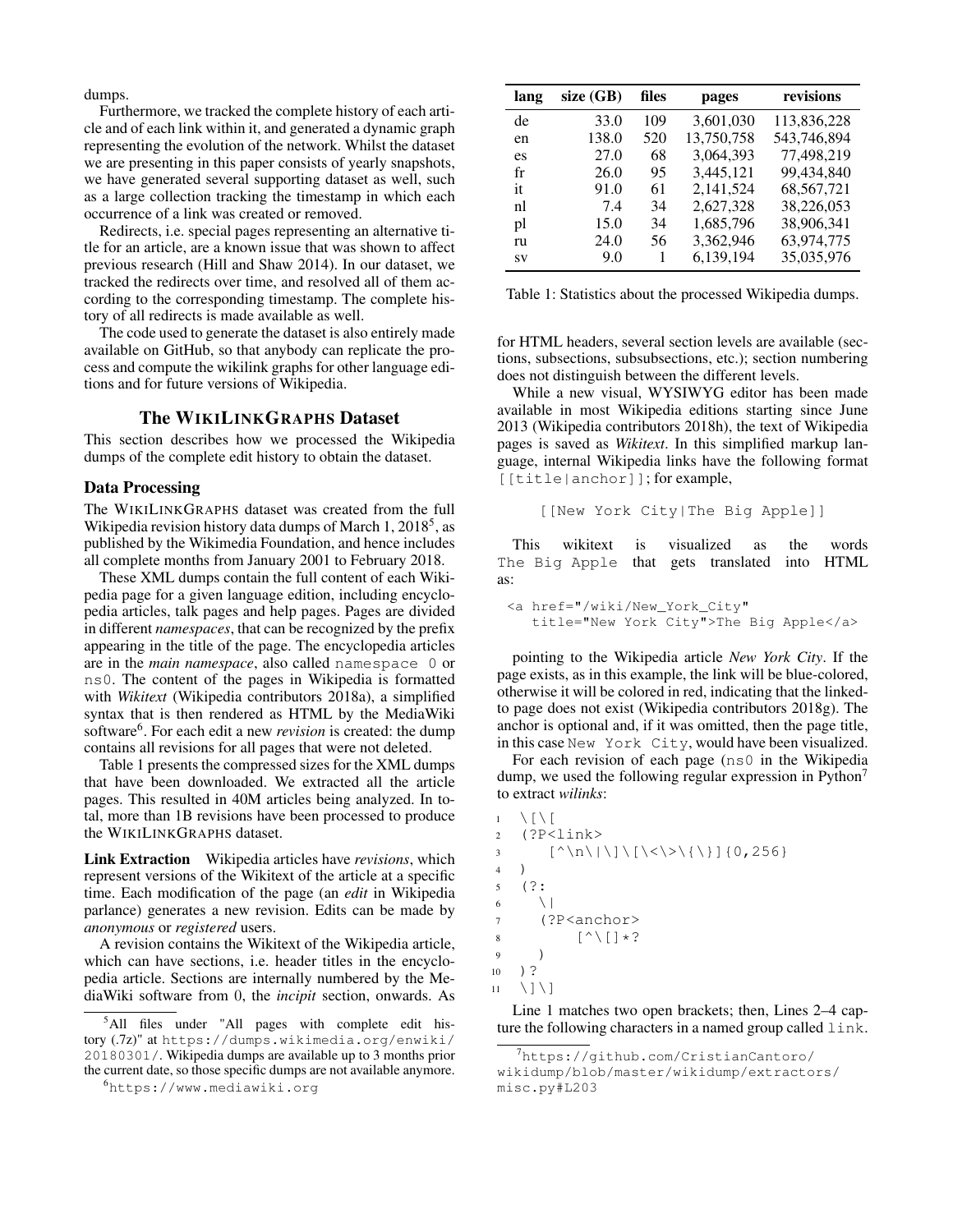Lines 5–10 match the optional anchor: Line 5 matches a pipe character, then Lines 6–8 match non-greedily any valid character for an anchor saving them in a named group called anchor. Finally, Line 10 matches two closed brackets. The case of links pointing to a section of the article is handled *a posteriori*, after the regular expression has captured its contents. When linking to a section, the link text will contain a pound sign (#); given that this symbol is not allowed in page titles, we can separate the title of the linked page from the section.

The RAWWIKILINKS Dataset. The link extraction process produces a dataset with the following information:

- page id: an integer, the page identifier used by Media-Wiki. This identifier is not necessarily progressive, there may be gaps in the enumeration;
- page\_title: a string, the title of the Wikipedia article;
- revision\_id: an integer, the identifier of a revision of the article, also called a *permanent id*, because it can be used to link to that specific revision of a Wikipedia article;
- revision\_parent\_id: an integer, the identifier of the parent revision. In general, each revision as a unique parent; going back in time before 2002, however, we can see that the oldest articles present non-linear edit histories. This is a consequence of the import process from the software previously used to power Wikipedia, MoinMon-Wiki, to MediaWiki;
- revision\_timestamp: date and time of the edit that generated the revision under consideration;
- user\_type: a string ("registered" or "anonymous"), specifying whether the user making the revision was logged-in or not;
- user\_username: a string, the username of the user that made the edit that generated the revision under consideration;
- user\_id: an integer, the identifier of the user that made the edit that generated the revision under consideration;
- revision\_minor: a boolean flag, with value 1 if the edit that generated the current revision was marked as *minor* by the user, 0 otherwise;
- wikilink.link: a string, the page linked by the wikilink;
- wikilink.tosection: a string, the name of the section if the link points to a section;
- wikilink.anchor: a string, the anchor text of the *wikilink*;
- wikilink.section\_name: the name of the section wherein the *wikilink* appears;
- wikilink.section\_level: the level of the section wherein the *wikilink* appears;
- wikilink.section\_number: the number of the section wherein the *wikilink* appears.

| lang           | words                       |
|----------------|-----------------------------|
| de             | #WEITERLEITUNG              |
| en             | #REDIRECT                   |
| es             | #REDIRECCIÃȘN, #REDIRECCION |
| fr             | #REDIRECTION                |
| it             | #RINVIA, #RINVIO, #RIMANDO  |
| n1             | #DOORVERWIJZING             |
| pl             | #PATRZ, #PRZEKIERUJ, #TAM   |
| $m^{\ddagger}$ | #Perenapravlenie, #perenapr |
| <b>SV</b>      | #OMDIRIGERING               |

Table 2: Words creating a redirect in MediaWiki for different languages. #REDIRECT is valid on all languages. (‡ ) For Russian Wikipedia, we present the transliterated words.

Redirects and Link Resolution A redirect in Media-Wiki is a page that automatically sends users to another page. For example, when clicking on a *wikilink*[[NYC]], the user is taken to the article *New York City* with a note at the top of the page saying: "(Redirected from NYC)". The page NYC<sup>8</sup> contains special Wikitext: #REDIRECT [[New York City]]which defines it as a redirect page and indicates the target article. It is also possible to redirect to a specific section of the target page. MediaWiki can be configured to support several different words in addition to #REDIRECT to create a redirect and on Wikipedia different language edition use different words<sup>9</sup>.

Table 2 lists the special words used to create a redirect in the Wikipedia editions we have processed.

In general, a redirect page can point to another redirect page creating a chain of multiple redirects<sup>10</sup>. These pages should only be temporary and they are actively eliminated by Wikipedia volunteers manually and using automatic scripts.

Despite the name, redirects are served as regular pages by the MediaWiki software so requesting a redirect page, for example by visiting the link https://en.wikipedia. org/wiki/NYC, returns an HTTP status code of 200.

Resolving Redirects We have extracted one snapshot per year on March, 1st from the RAWWIKILINKS dataset. The creation of a snapshot for a given year entails the following process:

- 1. we list all*revisions* with their timestamps from the dumps;
- 2. we filter the list of revisions keeping only those that existed on March 1st, i.e. the last revision for each page created before March 1st;
- 3. we resolve the redirects by comparing each page with the list of redirects obtained as described above;

<sup>8</sup>https://en.wikipedia.org/w/index.php? title=NYC&redirect=no

<sup>9</sup>https://github.com/CristianCantoro/ wikidump/blob/master/wikidump/extractors/

redirect.py#L14  $10$ For example, a live list of pages creating chains of redirect on

English Wikipedia is available at https://en.wikipedia. org/wiki/Special:DoubleRedirects.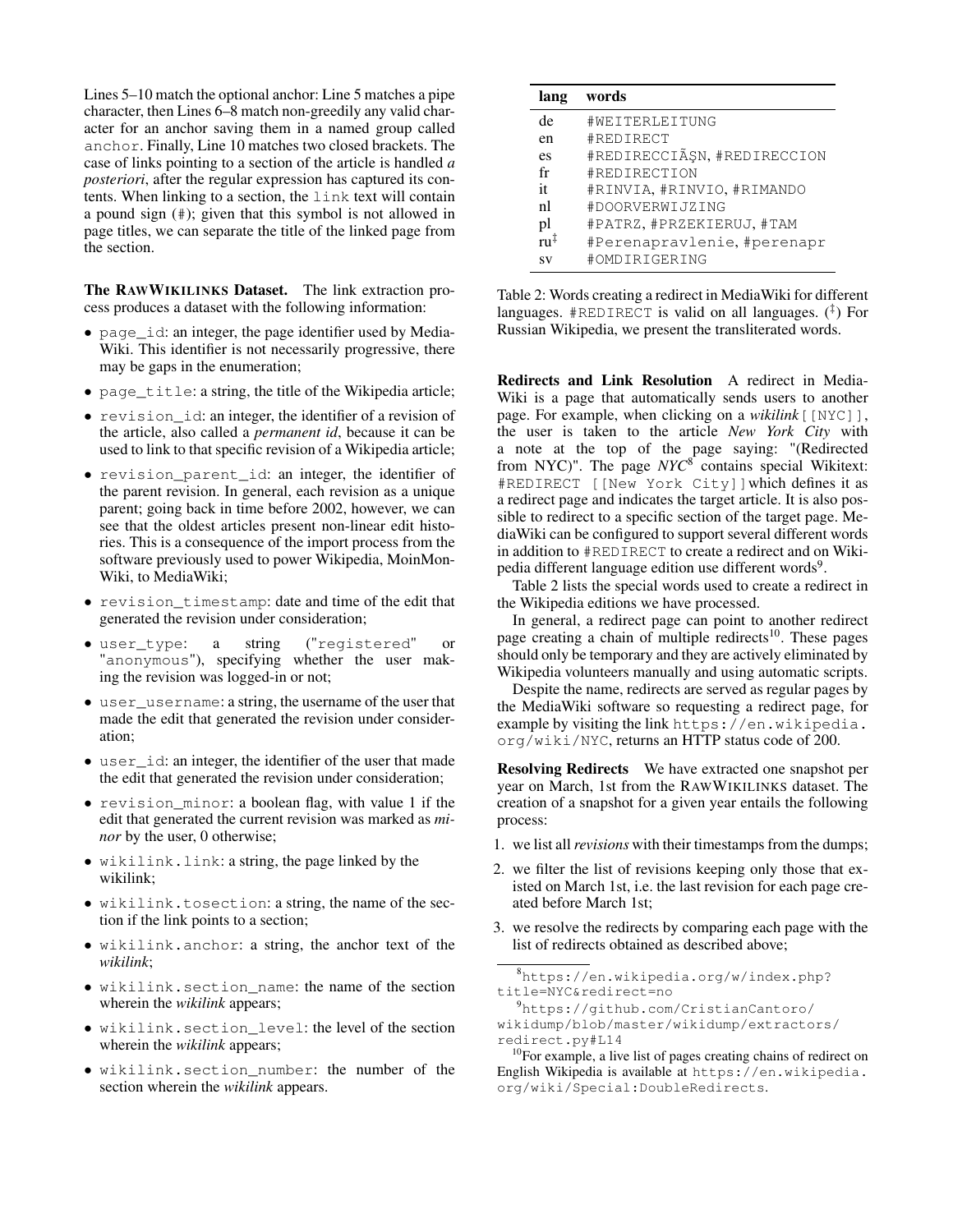

Figure 1: The process to produce the WIKILINKGRAPHS dataset from the Wikipedia dumps. In bold and italics the name of the intermediate datasets produced.

At the end of this process, we obtain a list of the pages that existed in Wikipedia on March, 1st of each year, together with their target, if they are redirects. We call this dataset RESOLVEDREDIRECTS.

It should be noted that even if we resolve redirects, we do not eliminate them completely: in fact, redirects are still valid pages belonging to the namespace 0 and thus they still appear in our snapshots.

Link Snapshots We then process the RAWWIKILINKS dataset and we are able, for each revision of each page, to establish whether a wikilink in a page was pointing to an existing page or not. We add this characteristics to the RAWWIK-ILINKS dataset in the field wikilink.is\_active: a boolean representing whether the page pointed to by the link was existing in that moment or not. Revisions are then filtered so to obtain the lists of links existing in each page at the moment of interest; we call this new dataset WIK-ILINKSNAPSHOTS.

Graph Snapshots (WIKILINKGRAPHS) Armed with the WIKILINKSNAPSHOTS and the RESOLVEDREDIRECTS dataset we can extract the WIKILINKGRAPHS as a list of records with the following fields:

- page\_id\_from: an integer, the identifier of the source article.
- page\_title\_from: a string, the title of the source article;
- page\_id\_to: an integer, the identifier of the target article;
- page title to: a string, the title of the target article;

If a page contains a link to the same page multiple times, this would appear as multiple rows in the WIKILINKSNAP-SHOTS dataset. When transforming this data to graph format we eliminate these multiple occurrences, because we are only interested in the fact that the two pages are linked. To stress the point further, Wikipedia policies about linking (Wikipedia contributors 2018e) in general discourage contributors to put multiple links to the same destination. For these reasons, we do not think it is justified to assign any special meaning to the fact that two page have multiple direct connections between them.

Figure 1 summarizes the steps followed to produce the WIK-ILINKGRAPHS from the Wikipedia dumps with the intermediate datasets produced.

#### Dataset Description

The WIKILINKGRAPHS dataset comprises data from 9 Wikipedia language editions: German (de), English (en), Spanish (es), French ( $fr$ ), Italian ( $it$ ), Dutch (n1), Polish  $(p_1)$ , Russian (ru), and Swedish (sv). These editions are the top-9 largest editions per number of articles, which also had more than 1, 000 active users (Wikipedia contributors 2018c). We excluded Cebuano Wikipedia, because notwithstanding being at the moment the second-largest Wikipedia, its disproportionate growth with respect to the number of its active users has recently been fueled by massive automatic imports of articles. For fairness, we note that also the growth of Swedish Wikipedia has been led in part by automatic imports of data (Wikipedia contributors 2018c), but we have decided to keep it in given it has a reasonably large active user-base.

The WIKILINKGRAPHS dataset comprises 172 files for a total of 142 GB; the average size is 244 MB and the largest file is 2.4 GB. For each of the 9 languages, 18 files are available with the snapshots of the *wikilink* graph taken on March, 1st from 2001 to 2018. As specified in Section , these are CSV files that are later compressed in the standard gzip format. The remaining 10 files contain the hash-sums to verify the integrity of files and a README.

Where to Find the WIKILINKGRAPHS Dataset and Its Supporting Material The WIKILINKGRAPHS dataset is published on Zenodo at https://zenodo.org/ record/2539424 and can be referenced with the DOI number 10.5281/zenodo.2539424. All other supporing datasets are available at https://cricca.disi. unitn.it/datasets/. The code used for data processing has been written in Python 3 and it is available on GitHub under the *WikiLinkGraph* organization https:// github.com/WikiLinkGraphs.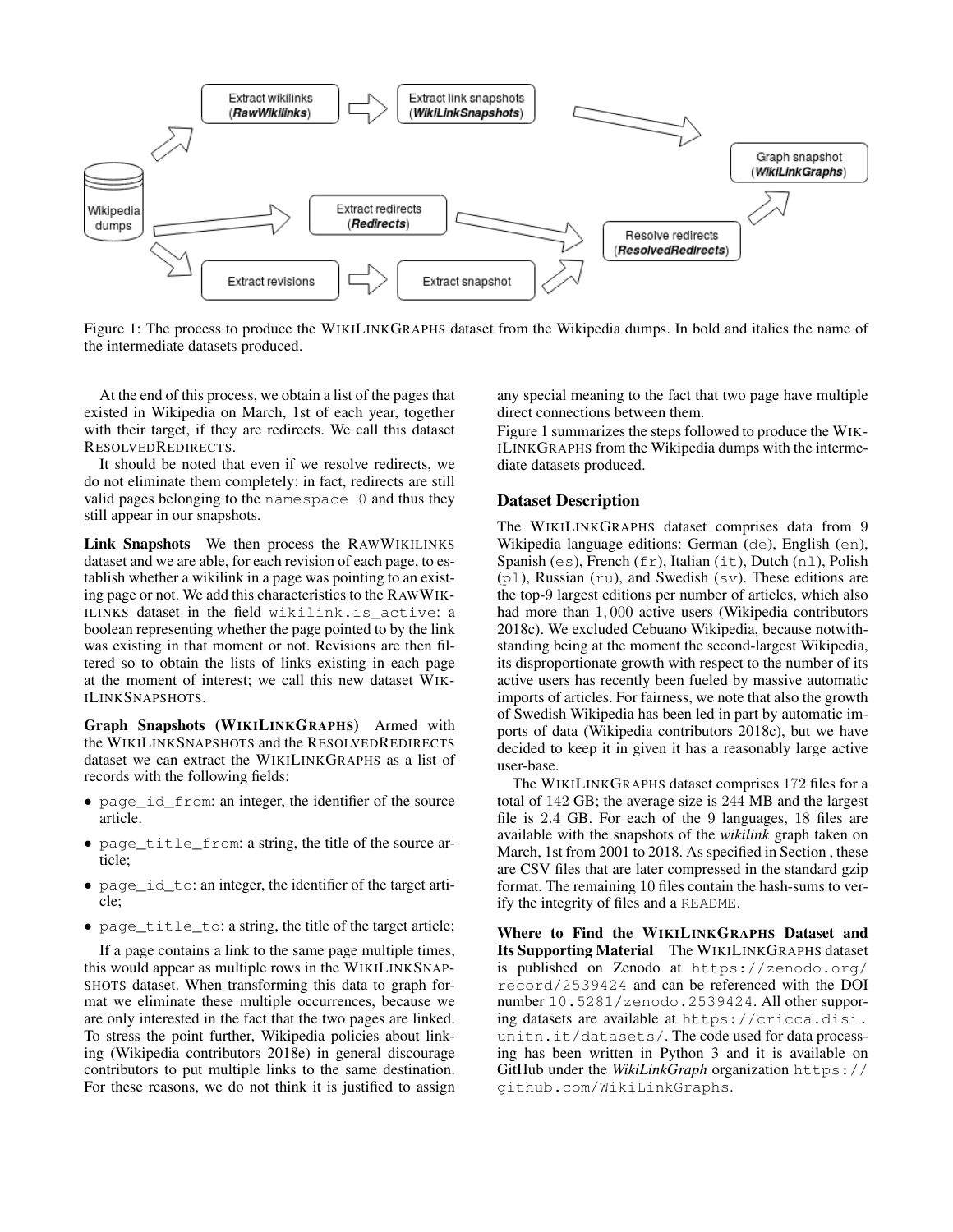| date       | de        |            | en         |               | es           |              |           | fr         | it           |            |
|------------|-----------|------------|------------|---------------|--------------|--------------|-----------|------------|--------------|------------|
|            | N         | E          | N          | E             | N            | E            | N         | E          | N            | Е          |
| 2001-03-01 | $\Omega$  | $\Omega$   | 37         | 31            | $\mathbf{0}$ | $\Omega$     | $\Omega$  | $\Omega$   | $\mathbf{0}$ | $\Omega$   |
| 2002-03-01 | 900       | 1,913      | 27,654     | 223,705       | 1,230        | 2,664        | 55        | 53         | $\mathbf{0}$ | $\Omega$   |
| 2003-03-01 | 14,545    | 126,711    | 118,946    | 1,318,655     | 2,786        | 13,988       | 6,694     | 58,027     | 1,036        | 9,695      |
| 2004-03-01 | 63,739    | 794,561    | 248,193    | 3,170,614     | 17,075       | 162,219      | 28,798    | 338,108    | 6,466        | 97,721     |
| 2005-03-01 | 244,110   | 3,659,389  | 624,287    | 8,505,195     | 43,114       | 457,032      | 96,676    | 1,238,756  | 32,834       | 355,197    |
| 2006-03-01 | 474,553   | 7,785,292  | 1,342,642  | 18,847,709    | 112,388      | 1,351,111    | 283,831   | 3,926,485  | 149,935      | 1,434,869  |
| 2007-03-01 | 775,104   | 11,946,193 | 2,425,283  | 34,219,970    | 253,569      | 3,327,609    | 555,471   | 7,900,561  | 302,276      | 3,960,767  |
| 2008-03-01 | 1,063,222 | 15,598,850 | 3,676,126  | 50,270,571    | 452,333      | 6,292,452    | 1,113,622 | 12,546,302 | 507,465      | 7,239,521  |
| 2009-03-01 | 1,335,157 | 19,607,930 | 4,848,297  | 61,318,980    | 762,234      | 9,504,039    | 1,369,619 | 16,546,043 | 693,445      | 10,713,417 |
| 2010-03-01 | 1,603,256 | 23,834,140 | 5,937,618  | 71,024,045    | 1,159,567    | 12,844,652   | 1,632,118 | 21,064,666 | 877,089      | 14,120,469 |
| 2011-03-01 | 1,879,381 | 28,457,497 | 7,027,853  | 82,944,163    | 1,693,815    | 17,454,997   | 1,890,614 | 25,704,865 | 1,043,648    | 17,496,901 |
| 2012-03-01 | 2,163,719 | 33,036,436 | 7,922,426  | 93,924,479    | 1,944,529    | 21, 167, 388 | 2,137,209 | 30,422,158 | 1,213,961    | 21,069,750 |
| 2013-03-01 | 2,461,158 | 37,861,651 | 8,837,308  | 105,052,706   | 2,198,429    | 24,314,571   | 2,369,365 | 34,791,331 | 1,377,144    | 24,694,404 |
| 2014-03-01 | 2,712,984 | 42,153,240 | 9,719,211  | 116,317,952   | 2,409,026    | 27,090,659   | 2,594,282 | 39,257,288 | 1,511,827    | 26,821,204 |
| 2015-03-01 | 2,933,459 | 46,574,886 | 10,568,011 | 127,653,091   | 2,561,516    | 29,529,035   | 2,809,572 | 43,831,574 | 1,643,387    | 29,867,490 |
| 2016-03-01 | 3,155,927 | 50,904,750 | 11,453,255 | 139, 194, 105 | 2,728,713    | 32,633,513   | 3,037,908 | 48,659,900 | 1,802,952    | 32,521,188 |
| 2017-03-01 | 3,372,406 | 55,184,610 | 12,420,400 | 150,743,638   | 2,881,220    | 35,546,330   | 3,239,160 | 53,126,118 | 1,917,410    | 35,158,350 |
| 2018-03-01 | 3,588,883 | 59,535,864 | 13,685,337 | 163,380,007   | 3,034,113    | 38, 348, 163 | 3,443,206 | 57,823,305 | 2,117,022    | 37,814,105 |

Table 3: Number of nodes  $N$  and edges  $E$  for each graph snapshot of WIKILINKGRAPHS dataset obtained for the English (en), German (de), Spanish (es), French (fr), and Italian (it) Wikipedia editions.

| date       | nl        |            |           | pl         |           | ru           | SV        |            |
|------------|-----------|------------|-----------|------------|-----------|--------------|-----------|------------|
|            | N         | E          | N         | E          | N         | E            | N         | E          |
| 2001-03-01 | $\Omega$  | $\Omega$   | $\Omega$  | $\Omega$   | $\Omega$  | $\Omega$     | $\Omega$  | $\Omega$   |
| 2002-03-01 | 368       | 728        | 698       | 1,478      | $\Omega$  | $\theta$     | 122       | 184        |
| 2003-03-01 | 5,182     | 41,875     | 8,799     | 68,720     | 108       | 239          | 6,708     | 33,473     |
| 2004-03-01 | 23,059    | 225,429    | 24,356    | 299,583    | 1,600     | 3,927        | 22,218    | 171,486    |
| 2005-03-01 | 62,601    | 669,173    | 61,378    | 779,843    | 11,158    | 63,440       | 66,673    | 651,671    |
| 2006-03-01 | 169,193   | 1,850,260  | 234,506   | 2,218,720  | 64,359    | 422,903      | 163,988   | 1,605,526  |
| 2007-03-01 | 338,354   | 3,746,141  | 395,723   | 4,575,510  | 246,494   | 1,849,540    | 269,599   | 2,627,901  |
| 2008-03-01 | 523,985   | 6,037,117  | 546,236   | 7,151,435  | 459,863   | 3,762,487    | 370,569   | 3,746,860  |
| 2009-03-01 | 667,311   | 7,900,852  | 690,887   | 9,663,964  | 703,316   | 6,395,215    | 452,132   | 4,841,861  |
| 2010-03-01 | 764,277   | 9,467,588  | 822,868   | 11,776,724 | 962,680   | 9,881,672    | 542,900   | 5,856,848  |
| 2011-03-01 | 879,062   | 11,120,219 | 953,620   | 13,959,431 | 1,295,284 | 13,955,827   | 712,129   | 6,922,100  |
| 2012-03-01 | 1,358,162 | 14,255,313 | 1,091,816 | 15,813,952 | 1,562,821 | 17,882,908   | 800,776   | 7,945,812  |
| 2013-03-01 | 1,550,027 | 16,241,260 | 1,208,355 | 17,405,307 | 1,862,035 | 21,724,380   | 1,424,006 | 16,812,447 |
| 2014-03-01 | 2,332,477 | 19,940,218 | 1,322,701 | 19,244,972 | 2,098,071 | 25,100,193   | 2,422,972 | 26,497,619 |
| 2015-03-01 | 2,424,624 | 21,638,960 | 1,414,645 | 20,838,508 | 2,350,262 | 28, 242, 878 | 3,218,352 | 33,025,219 |
| 2016-03-01 | 2,500,880 | 23,252,874 | 1,513,239 | 22,445,122 | 2,782,155 | 31,467,831   | 4,470,345 | 38,864,469 |
| 2017-03-01 | 2,569,547 | 24,691,572 | 1,597,694 | 24,238,529 | 3,094,419 | 34,441,603   | 6,062,996 | 51,975,115 |
| 2018-03-01 | 2,626,527 | 25,834,057 | 1,684,606 | 25,901,789 | 3,360,531 | 37, 394, 229 | 6,131,736 | 52,426,633 |

Table 4: Number of nodes  $N$  and edges  $E$  for each graph snapshot of WIKILINKGRAPHS dataset obtained for the Dutch (nl), Polish (pl), Russian (ru), and Swedish (sv) Wikipedia editions.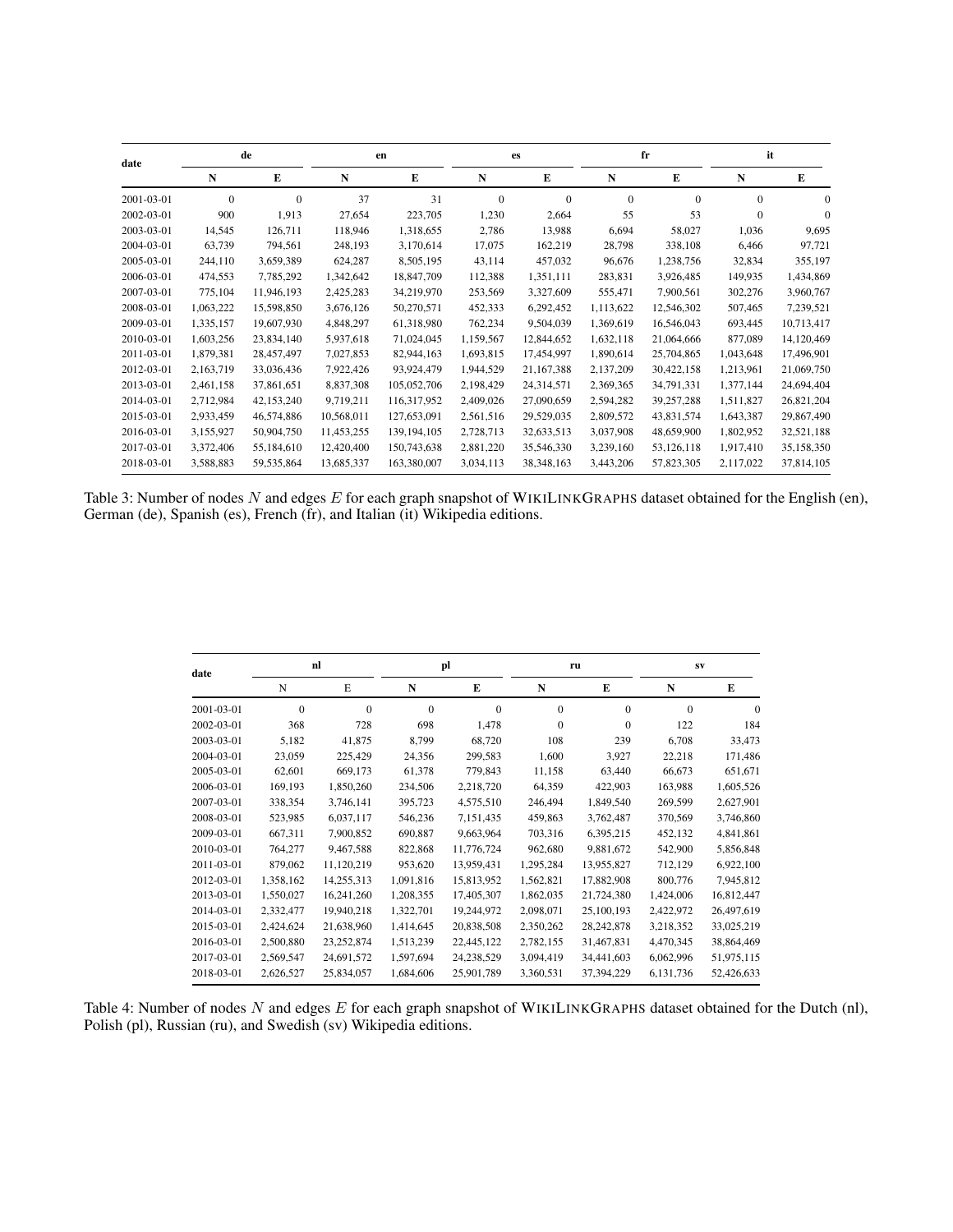All the datasets presented in this paper are released under the *Creative Commons - Attribution - 4.0 International*  $(CC-NY 4.0)$  license<sup>11</sup>; the code is released under the GNU General Public License version 3 or later<sup>12</sup>.

Basic statistics Tables 3 and 4 present the number of nodes  $(N)$  and edges  $(E)$  for each snapshot included in the WIKILINKGRAPHS dataset. The number of nodes is much larger that the number of "content articles" presented in the main pages of each Wikipedia version. For reference, in March, 2018 English Wikipedia had 5.6M articles (Zachte ), however in our snapshot there are more than 13.6M nodes. This is due to the fact that we have left in the graph redirected nodes, as described above whilst we have resolved the links pointing to them, to their target.

Figure 2 shows a plot of the growth over time of the number of links in the WIKILINKGRAPHS of each language we have processed. The plot is drawn in linear scale to give a better sense of the relative absolute proportions among the different languages. After the first years all language editions exhibit a mostly stable growth pattern with the exception of Swedish, that experienced anomalous growth peaks probably due to massive bot activity.



Figure 2: Overview of the growth over time of the number of links in each snapshot in the WIKILINKGRAPHS dataset.

#### Analysis and Use Cases

In this Section we analyse the WIKILINKGRAPHS dataset to provide some useful insights in the data that will help to demonstrate the opportunities opened by this new dataset.

Comparison with Wikimedia's PAGELINKS Database Dump. To start, we compare our dataset with an existing one provided by the Wikimedia Foundation: the PAGELINKS

table dump. This table tracks all the internal links in a wiki (MediaWiki 2019), whether they are links in nonarticles pages, link pages across different namespaces, or if they are *transcluded* in a page with a template<sup>13</sup>. The table presents information about the source page identifier and namespace, and the linked-to article title and namespace. There are no duplicates of the same combination of source page id, source page namespace and target title. For this reason, only distinct links in a page are recorded in the table. When updating this table, MediaWiki does not check if the target page exists or not.

| lang | <b>PAGELINKS all</b> | PAGELINKS ns0 | <b>WLG</b>   |
|------|----------------------|---------------|--------------|
| de   | 156,770,699          | 106,488,110   | 59, 535, 864 |
| en   | 1,117,233,757        | 476,959,671   | 163,380,007  |
| es   | 88,895,487           | 51,579,346    | 38, 348, 163 |
| fr   | 270,129,151          | 144,469,298   | 57,823,305   |
| it   | 187,013,995          | 118,435,117   | 37,814,105   |
| nl   | 88,996,775           | 66,606,188    | 25,834,057   |
| pl   | 131,890,972          | 79,809,667    | 25,901,789   |
| ru   | 152,819,755          | 108,919,722   | 37,394,229   |
| SV   | 133,447,975          | 111,129,467   | 52,426,633   |

Table 5: Comparison of the number of links between articles in the ns0 as they result from Wikimedia's PAGELINKS database table dump (PAGELINKS ns0) and from the WIK-ILINKGRAPHS dataset (WLG). The total number of rows, counting links between other namespaces is given in (PAGELINKS all).

Table 5 present a comparison of the number of links extracted from the PAGELINKS table and the WIK-ILINKGRAPHS.

Links in WIKILINKGRAPHS are much less because links transcluded from templates are not considered. Given the specific research question or application under consideration, it may be more suitable to include or exclude the links that were added to the page by templates; for example, to reconstruct navigational patterns it may be useful not only to consider links from templates, but also links in the navigational interface of MediaWiki. For other investigations, considering only the links explicitly added by editors in the text of the articles may represent a more trustful representation of semantic relations between concepts, and result in a cleaner graph by avoiding the cliques and other potential anomalous patterns generated by transcluded links.

In this sense, WIKILINKGRAPHS provides a new facet of the links in Wikipedia that was not readily available be-

<sup>11</sup>https://creativecommons.org/licenses/by/ 4.0/

<sup>12</sup>https://www.gnu.org/licenses/gpl-3.0.en. html

<sup>&</sup>lt;sup>13</sup>We take the occasion to point out that throughout this paper we refer to "internal links" or *wikilinks* only as links between articles of the encyclopedia, however Wikipedia guidelines use the term more interchangeably to refer both to "links between articles" and "all the links that stay within the project", i.e. including links in other namespaces or that go across namespaces. Whilst it seems that the same confusion exists among the contributors of the encyclopedia, we have decided here to adopt the view for which the proper *wikilinks* are only the links between articles of the encyclopedia.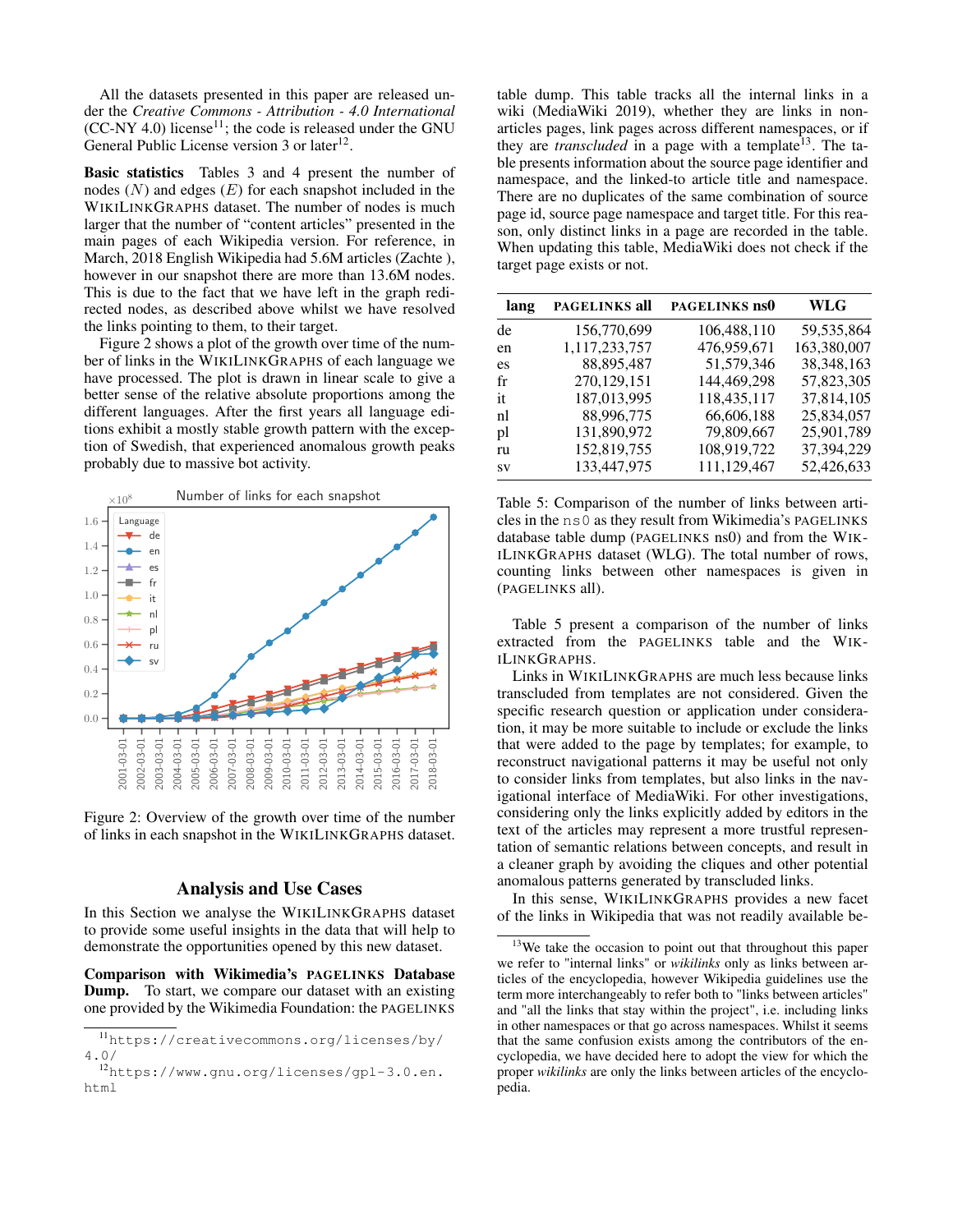| #              | de                       |                       | en                                                |                       | es             |                       | fr          |                       | it                    |                       |
|----------------|--------------------------|-----------------------|---------------------------------------------------|-----------------------|----------------|-----------------------|-------------|-----------------------|-----------------------|-----------------------|
|                | article                  | score<br>$(x10^{-3})$ | article                                           | score<br>$(x10^{-3})$ | article        | score<br>$(x10^{-3})$ | article     | score<br>$(x10^{-3})$ | article               | score<br>$(x10^{-3})$ |
|                | Vereinigte Staaten       | 1.646                 | <b>United States</b>                              | 1.414                 | Estados Unidos | 2.301                 | France      | 2.370                 | Stati Uniti d'America | 3.076                 |
| 2              | Deutschland              | 1.391                 | World War II                                      | 0.654                 | España         | 2.095                 | États-Unis  | 2.217                 | Italia                | 1.688                 |
| 3              | Frankreich               | 1.020                 | United Kingdom                                    | 0.618                 | Francia        | 1.281                 | Paris       | 1.228                 | Comuni della Francia  | 1.303                 |
| $\overline{4}$ | Zweiter Weltkrieg        | 0.969                 | Germany                                           | 0.557                 | Idioma inglés  | 1.073                 | Allemagne   | 0.977                 | Francia               | 1.292                 |
| 5              | Berlin                   | 0.699                 | The New York Times                                | 0.527                 | Argentina      | 0.955                 | Italie      | 0.812                 | Germania              | 1.257                 |
| 6              | Österreich               | 0.697                 | Association football                              | 0.525                 | Alemania       | 0.909                 | Royaume-Uni | 0.773                 | Lingua inglese        | 1.228                 |
|                | Schweiz                  | 0.691                 | List of sovereign states                          | 0.523                 | Latín          | 0.867                 | Anglais     | 0.764                 | Roma                  | 0.961                 |
| 8              | <b>Englische Sprache</b> | 0.620                 | Race and ethnicity<br>in the United States Census | 0.500                 | Animalia       | 0.866                 | Français    | 0.748                 | Centrocampista        | 0.861                 |
| 9              | Italien                  | 0.614                 | India                                             | 0.491                 | México         | 0.853                 | Espèce      | 0.731                 | Europa                | 0.805                 |
| 10             | Latein                   | 0.599                 | Canada                                            | 0.468                 | Reino Unido    | 0.820                 | Canada      | 0.710                 | 2004                  | 0.778                 |

Table 6: Top-10 articles with the highest Pagerank score computed over the most recent snaphost of the WIKILINKGRAPHS dataset (2018-03-01).

| #              | nl                  |                       | pl                |                       | ru                                          | <b>SV</b>             |                     |                             |
|----------------|---------------------|-----------------------|-------------------|-----------------------|---------------------------------------------|-----------------------|---------------------|-----------------------------|
|                | article             | score<br>$(x10^{-3})$ | article           | score<br>$(x10^{-3})$ | $\arctan^{\ddag}$                           | score<br>$(x10^{-3})$ | article             | score<br>$(\times 10^{-3})$ |
|                | Kevers              | 3.787                 | Stany Zjednoczone | 2.763                 | Soedinjonnye Shtaty Ameriki                 | 3.290                 | Familj (biologi)    | 5.489                       |
| 2              | <b>Vlinders</b>     | 3.668                 | Polska            | 2.686                 | Sojuz Sovetskih Socialisticheskih Respublik | 2.889                 | Släkte              | 5.184                       |
| 3              | Dierenrijk          | 3.294                 | Francia           | 2.360                 | Rossija                                     | 2.233                 | Nederbörd           | 4.696                       |
| $\overline{4}$ | Vliesvleugeligen    | 3.084                 | Język angielski   | 2.110                 | Francija                                    | 1.190                 | <b>Grad Celsius</b> | 4.144                       |
| 5              | Insecten            | 2.164                 | Lacina            | 1.914                 | Moskva                                      | 1.135                 | Djur                | 4.114                       |
| 6              | Geslacht (biologie) | 2.101                 | Niemcy            | 1.698                 | Germanija                                   | 1.080                 | Catalogue of Life   | 3.952                       |
| 7              | Soort               | 1.954                 | Włochy            | 1.229                 | Sankt-Peterburg                             | 0.881                 | Årsmedeltemperatur  | 3.878                       |
| 8              | Frankrijk           | 1.932                 | Wielka Brytania   | 1.124                 | Ukraina                                     | 0.873                 | Årsnederbörd        | 3.366                       |
| 9              | Verenigde Staten    | .868                  | Wieś              | 1.095                 | Velikobritanija                             | 0.811                 | Växt                | 2.810                       |
| 10             | Familie (biologie)  | 1.838                 | Warszawa          | 1.083                 | Italija                                     | 0.763                 | Leddjur             | 2.641                       |

Table 7: Top-10 articles with the highest Pagerank score computed over the most recent snaphost of the WIKILINKGRAPHS dataset (2018-03-01). (‡ ) Russian Wikipedia article titles are transliterated.

fore. These two dataset can be used in conjunction, also taking advantage of the vast amount of metadata available accompanying the WIKILINKGRAPHS dataset, such as the RAWWIKILINKS and RESOLVEDREDIRECTS datasets.

### Cross-language Comparison of Pagerank Scores

A simple, yet powerful application that can exploit the WIKILINKGRAPHS dataset is computing the general Pagerank score over the latest snapshot available (Brin and Page 1998). Pagerank borrows from bibliometrics the fundamental idea that being linked-to is a sign of relevance (Franceschet 2010). This idea is also valid on Wikipedia, whose guidelines on linking state that:

"Appropriate links provide instant pathways to locations within and outside the project that are likely to increase readers' understanding of the topic at hand." (Wikipedia contributors 2018e)

In particular, articles should link to articles with relevant information, for example to explain technical terms.

Tables 6 and 7 presents the Pagerank scores obtained by running the implementation of the Pagerank algorithm from the igraph library<sup>14</sup>.

Across 7 out of the 9 languages analysed, the Wikipedia article about the *United States* occupies a prominent position being either the highest or the second-highest ranked article in direct competition with articles about countries were the language is spoken. In general, we see across the board that high scores are gained by articles about countries and cities that are culturally relevant for the language of the Wikipedia edition under consideration.

Remarkably, Dutch and Swedish Wikipedia present very different types of articles in the top-10 positions: they are mainly about the field of biology. A detailed investigation of the results and the causes for these differences is beyond the scope of this paper, but we can hypothesize differences in the guidelines about linking that produce such different outcomes.

<sup>14</sup>https://igraph.org/c/doc/

igraph-Structural.html#igraph\_pagerank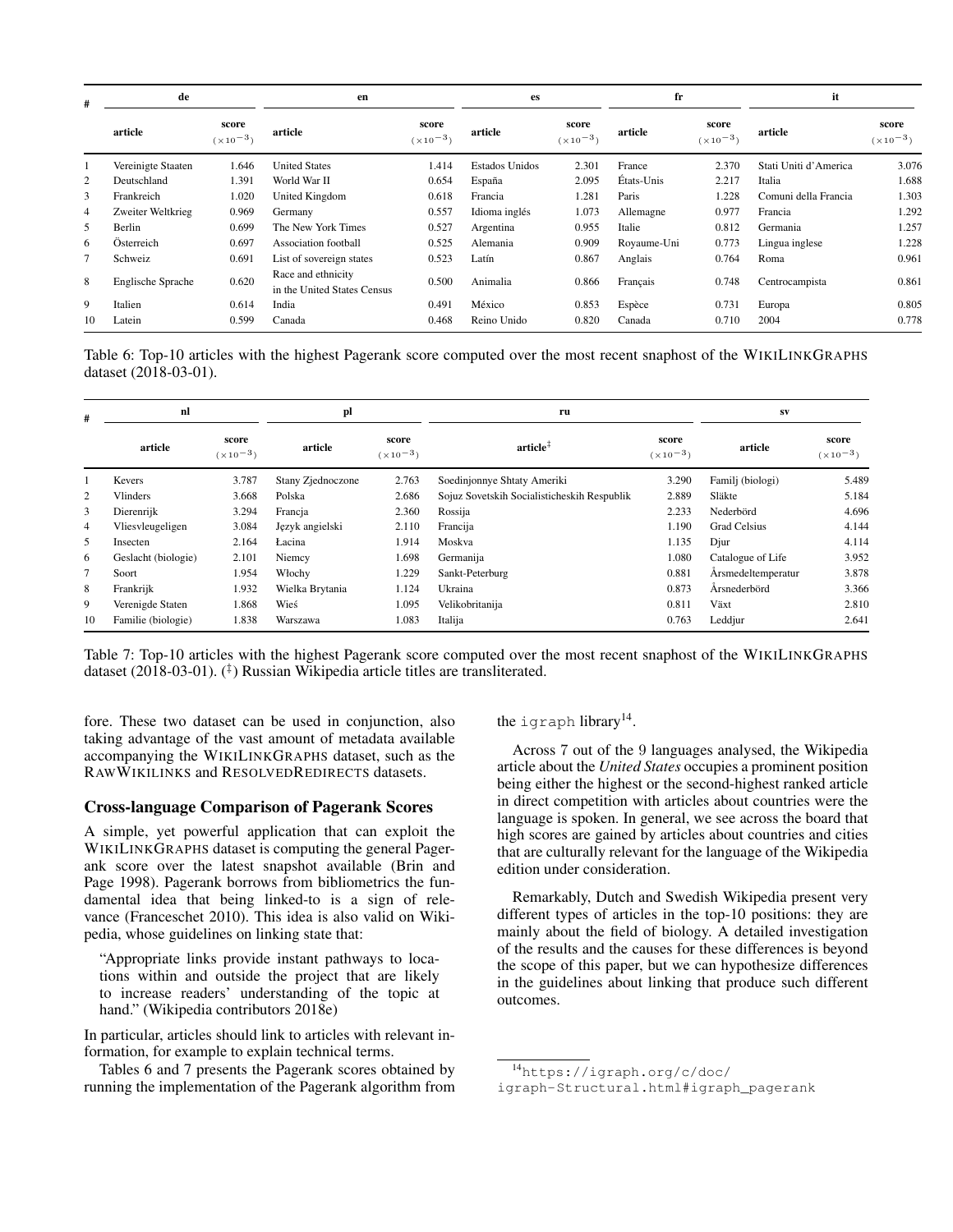# Research Opportunities using the WikiLinkGraphs Dataset

The WIKILINKGRAPHS dataset and its supporting dataset can be useful for research in a variety of contexts. Without pretending to be exhaustive, we present here a few examples.

Graph Streaming. Stream data processing has gained particular consideration in recent years since it is well-suited for a wide range of applications, and streaming sources of data are commonplace in the big data era (Karimov et al. 2018). The WIKILINKGRAPHS dataset, together with the RAWWIKILINKS dataset, can be represented as a graph stream, i.e. a collection of events such as node and link additions and removals. Whilst other datasets are already available for these kind of problems, such as data from social networks, WIKILINKGRAPHS, being open, can facilitate the reproducibility of any research in this area and can be used as a benchmark.

Link Recommendation. West, Paranjape, and Leskovec (2015) have studied the problem of identifying missing links in Wikipedia using web logs. More recently, Wulczyn et al. (2016) have demonstrated that it is possible to produce personalized article recommendations to translate Wikipedia articles across language editions. The WIKILINKGRAPHS dataset could be used in place of the web logs for a similar study on recommending the addition of links in a Wikipedia language edition based on the fact that some links exist between the same articles in other Wikipedia language editions.

Link Addition and Link Removal. The problem of predicting the appearance of links in time-evolving networks has received significant attention (Lü and Zhou 2011); the problem of predicting their disappearance, on the other hand, is less studied. Preusse and collaborators (Preusse et al. 2013) investigated the structural patterns of the evolution of links in dynamic knowledge networks. To do so, they adapt some indicators from sociology and identify four classes to indicate growth, decay, stability and instability of links. Starting from these indicators, they identify the underlying reasons for individual additions and removals of knowledge links. Armada et al. (Armada de Oliveira, Cerqueira Revoredo, and Ochoa Luna 2014) investigated the link-removal prediction problem, which they call the *unlink prediction*. Representing the ever-evolving nature of Wikipedia links, the WIKILINKGRAPHS dataset and the RAWWIKILINKS datasets are a natural venue for studying the dynamics of link addition and link removal in graphs.

Anomaly Detection. A related problem is the identification of spurious links, i.e., links that have been erroneously observed (Guimerà and Sales-Pardo 2009; Zeng and Cimini 2012). An example of the application of this approach is the detection of links to spam pages on the Web (Benczur et al. 2005). Similarly, the disconnection of nodes has been predicted in mobile ad-hoc networks (De Rosa, Malizia, and Mecella 2005).

Controversy mapping. Given the encyclopedic nature of Wikipedia, the network of articles represents an emerging map of the connections between the corresponding concepts. Previous work by Markusson et al. (2016) has shown how a subportion of this network can be leveraged to investigate public debate around a given topic, observing its framing and boundaries as emerging from the grouping of concepts in the graph. The availability of the WIKILINKGRAPHS dataset can foster controversy mapping approaches to study any topical subpart of the network, with the advantage of adding a temporal and a cross-cultural dimension.

Cross-cultural studies. More than 300 language editions of Wikipedia have being created since its inception in 2001 (Wikipedia contributors 2018b), of which 291 are actively maintained. Despite the strict neutral point of view policy which is a pillar of the project (Wikipedia contributors 2018d; 2018f), different linguistic communities will unavoidably have a different coverage and different representations for the same topic, putting stronger focus on certain entities, and or certain connections between entities. As an example, the articles about bullfighting in different languages may have a stronger connection to concepts from art, literature, and historical figures, or to concepts such as cruelty and animal rights (Pentzold et al. 2017). Likewise, the networks from different language versions give prominence to different influential historical characters (Aragon et al. 2012; Eom et al. 2015). The WIKILINKGRAPHS dataset allows to compare the networks of 9 editions of Wikipedia, which are not only big editions, but have a fairly large base of contributors. In this paper, we have presented a simple comparison across the 9 languages represented, and we have found an indicator of the prominence of the United States and the local culture almost across the board. Many more research questions could be addressed with the WIKILINKGRAPHS dataset.

# **Conclusions**

The dataset we have presented, WIKILINKGRAPHS, makes available the complete graph of links between Wikipedia articles in the nine largest language editions.

An important aspect is that the dataset contains only links appearing in the text of an article, i.e. links intentionally added by the article editors. While the Wikimedia APIs and dumps provide access to the currently existing wikilinks, such data represent instead all hyperlinks between pages, including links automatically generated by templates. Such links tend to create cliques, introducing noise and altering the structural properties of the network. We demonstrated that this is not an anecdotal issue and may have strongly affected previous research, as with our method we obtain less than the half of the links contained in the corresponding Wikimedia pagelinks dump.

Another limitation of the Wikimedia dumps is that data are available only for the current version of Wikipedia or for a recent snapshot; the WIKILINKGRAPHS dataset instead provides complete longitudinal data, allowing for the study of the evolution of the graph over time. We provided both yearly snapshots and the raw dataset containing the complete history of every single link within the encyclopedia.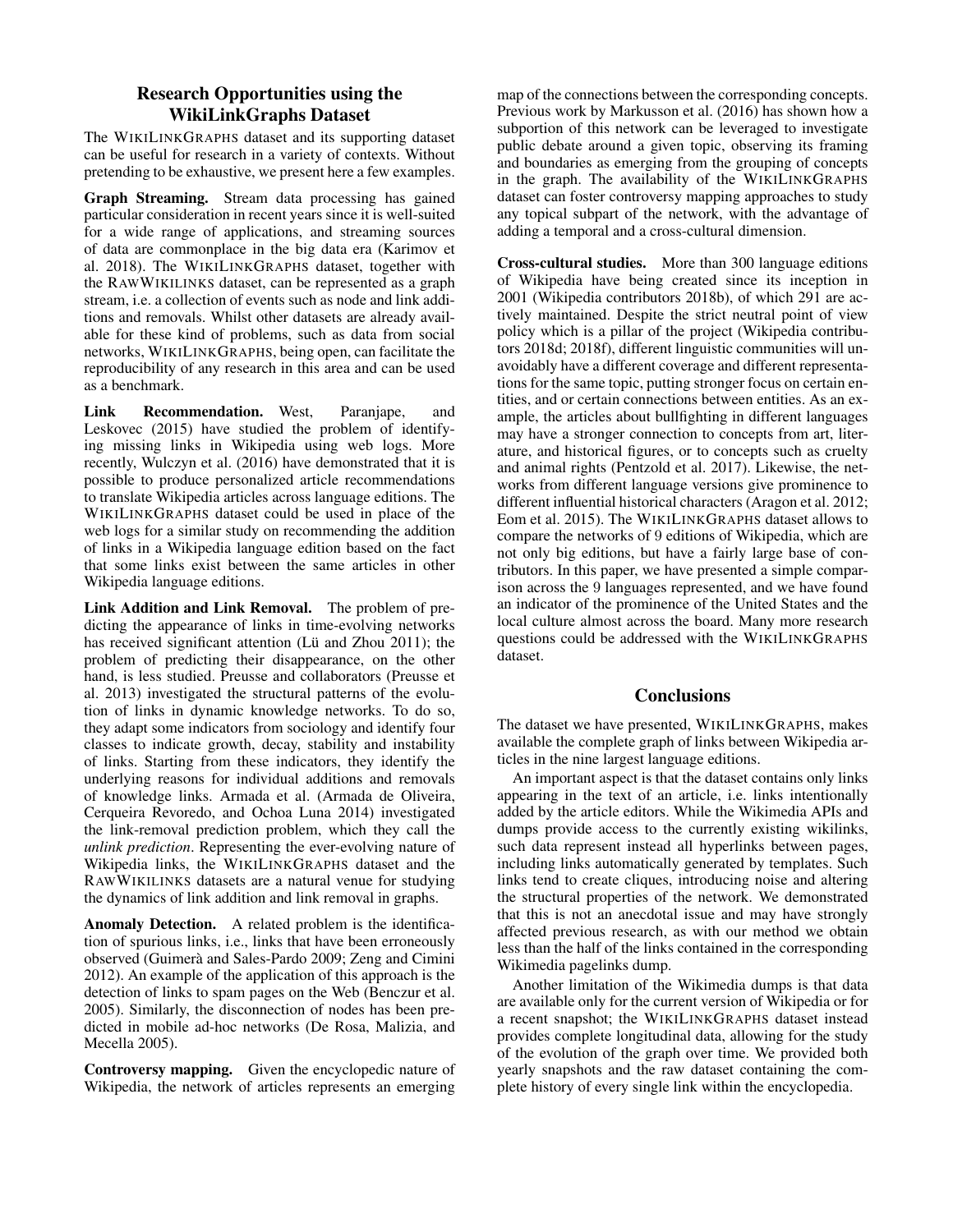The WIKILINKGRAPHS dataset is currently made available for the nine largest Wikipedia language editions, however we plan to extend it to other language editions. As the code of all steps is made available, other researchers can also extend the dataset by including more languages or a finer temporal granularity.

Beyond the opportunities for future research presented above, we believe that also research in other contexts can benefit from this dataset, such as Semantic Web technologies and knowledge bases, artificial intelligence and natural language processing.

#### Acknowledgements

This work has been supported by the European Union's Horizon 2020 research and innovation programme under the EU ENGINEROOM project, with Grant Agreement  $n<sup>o</sup>$ 780643.

### References

Alexa Internet, Inc. 2018. The top 500 sites on the web. https://www.alexa.com/topsites. [Online; accessed 28-December-2018].

Aragon, P.; Laniado, D.; Kaltenbrunner, A.; and Volkovich, Y. 2012. Biographical social networks on Wikipedia: a cross-cultural study of links that made history. In *Proceedings of the eighth annual international symposium on Wikis and open collaboration*, 19. ACM.

Armada de Oliveira, M.; Cerqueira Revoredo, K.; and Ochoa Luna, J. E. 2014. Semantic unlink prediction in evolving social networks through probabilistic description logic. In *Intelligent Systems (BRACIS), 2014 Brazilian Conference on*, 372–377. IEEE.

Benczur, A. A.; Csalogany, K.; Sarlos, T.; and Uher, M. 2005. Spamrank–fully automatic link spam detection work in progress. In *Proceedings of the first international workshop on adversarial information retrieval on the web*.

Borra, E.; Weltevrede, E.; Ciuccarelli, P.; Kaltenbrunner, A.; Laniado, D.; Magni, G.; Mauri, M.; Rogers, R.; and Venturini, T. 2015. Societal controversies in Wikipedia articles. In *Proceedings of the 33rd annual ACM conference on human factors in computing systems*, 193–196. ACM.

Brin, S., and Page, L. 1998. The anatomy of a large-scale hypertextual web search engine. *Computer networks and ISDN systems* 30(1-7):107–117.

Capocci, A.; Servedio, V. D.; Colaiori, F.; Buriol, L. S.; Donato, D.; Leonardi, S.; and Caldarelli, G. 2006. Preferential attachment in the growth of social networks: The internet encyclopedia wikipedia. *Physical review E* 74(3):036116.

De Rosa, F.; Malizia, A.; and Mecella, M. 2005. Disconnection prediction in mobile ad hoc networks for supporting cooperative work. *Pervasive Computing, IEEE* 4(3):62–70.

Eom, Y.-H.; Aragón, P.; Laniado, D.; Kaltenbrunner, A.; Vigna, S.; and Shepelyansky, D. L. 2015. Interactions of cultures and top people of Wikipedia from ranking of 24 language editions. *PloS one* 10(3):e0114825.

Franceschet, M. 2010. Pagerank: Standing on the shoulders of giants. *arXiv preprint arXiv:1002.2858*.

Guimerà, R., and Sales-Pardo, M. 2009. Missing and spurious interactions and the reconstruction of complex networks. *Proceedings of the National Academy of Sciences* 106(52):22073–22078.

Hill, B. M., and Shaw, A. 2014. Consider the redirect: A missing dimension of Wikipedia research. In *Proceedings of The International Symposium on Open Collaboration*, 28. ACM.

Karimov, J.; Rabl, T.; Katsifodimos, A.; Samarev, R.; Heiskanen, H.; and Markl, V. 2018. Benchmarking distributed stream processing engines. *arXiv preprint* distributed stream processing engines. *arXiv:1802.08496*.

Laurent, M. R., and Vickers, T. J. 2009. Seeking health information online: does wikipedia matter? *Journal of the American Medical Informatics Association* 16(4):471–479.

Lewandowski, D., and Spree, U. 2011. Ranking of wikipedia articles in search engines revisited: Fair ranking for reasonable quality? *Journal of the American Society for Information Science and Technology* 62(1):117–132.

Lü, L., and Zhou, T. 2011. Link prediction in complex networks: A survey. *Physica A: statistical mechanics and its applications* 390(6):1150–1170.

Markusson, N.; Venturini, T.; Laniado, D.; and Kaltenbrunner, A. 2016. Contrasting medium and genre on Wikipedia to open up the dominating definition and classification of geoengineering. *Big Data & Society* 3(2):2053951716666102.

MediaWiki developers. 2018. English Wikipedia, Special:Statistics. https://en.wikipedia.org/ wiki/Special:Statistics. [Online; accessed 28- December-2018].

MediaWiki. 2019. Manual:pagelinks table — mediawiki, the free wiki engine. [Online; accessed 15-January-2019].

Navigli, R., and Ponzetto, S. P. 2012. Babelnet: The automatic construction, evaluation and application of a widecoverage multilingual semantic network. *Artificial Intelligence* 193:217–250.

Pentzold, C.; Weltevrede, E.; Mauri, M.; Laniado, D.; Kaltenbrunner, A.; and Borra, E. 2017. Digging Wikipedia: The Online Encyclopedia as a Digital Cultural Heritage Gateway and Site. *Journal on Computing and Cultural Heritage (JOCCH)* 10(1):5.

Presutti, V.; Consoli, S.; Nuzzolese, A. G.; Recupero, D. R.; Gangemi, A.; Bannour, I.; and Zargayouna, H. 2014. Uncovering the semantics of wikipedia pagelinks. In *International Conference on Knowledge Engineering and Knowledge Management*, 413–428. Springer.

Preusse, J.; Kunegis, J.; Thimm, M.; Staab, S.; and Gottron, T. 2013. Structural dynamics of knowledge networks. In *ICWSM*.

Spoerri, A. 2007. What is popular on wikipedia and why? *First Monday* 12(4).

West, R., and Leskovec, J. 2012. Human wayfinding in information networks. In *Proceedings of the 21st international conference on World Wide Web*, 619–628. ACM.